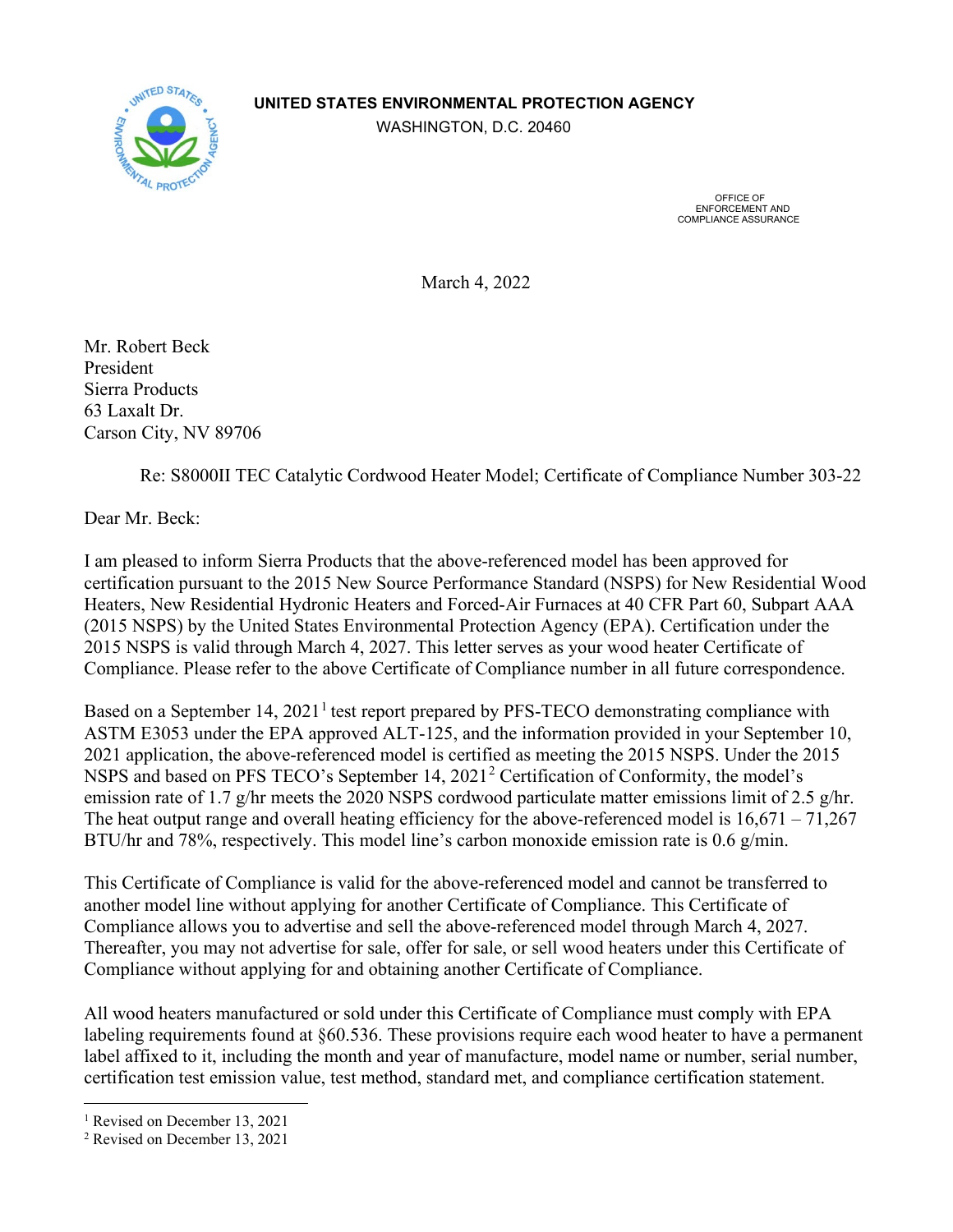In addition, you must comply with all applicable requirements of the regulation, including:

- 1. Conducting a third-party certifier-approved quality assurance program which ensures that all units within a model line are similar to the wood heater submitted for certification testing in all respects that would affect emissions and are in compliance with the applicable emission limit, pursuant to  $§60.533$ (m);
- 2. Applying for recertification whenever any change is made to the above-referenced model that affect or is presumed to affect the particulate matter emission rate for the model line, pursuant to  $\delta$ 60.533(k)(1);
- 3. Providing an owner's manual that includes the information listed in  $\S 60.536(g)(1)$  with each affected wood heater model offered for sale;
- 4. Placing a copy of the certification test report and summary on the manufacturer's website. The test report and summary shall be available to the public within 30 days after the EPA issues a Certificate of Compliance, pursuant to §60.533(b)(12);
- 5. Submitting a report to the EPA every two years following issuance of a Certificate of Compliance for each model line. This report must include the sales for each model by state and certify that no changes in the design or manufacture of this model line have been made that require recertification under §60.533(k);
- 6. Retaining records and submitting reports as required at §60.537; and
- 7. Submitting wood heaters for audit testing if selected by the EPA under §60.533(n)(1)(i) and  $(2)(i).$

Failure to comply with these requirements may result in revoking this Certificate of Compliance and enforcement action, including penalties as specified under the Clean Air Act. Pursuant to ASTM E3053 under EPA ALT-125, you must also include your approval letter in the certification test report for posting on your website. To promote transparency in implementing the Wood Heater Program, we suggest that manufacturers submit a copy of the test report and the Uniform Resource Locator (URL) or web address where the test report is posted to [WoodHeaterReports@epa.gov](mailto:WoodHeaterReports@epa.gov) within ten (10) days of posting the test report.